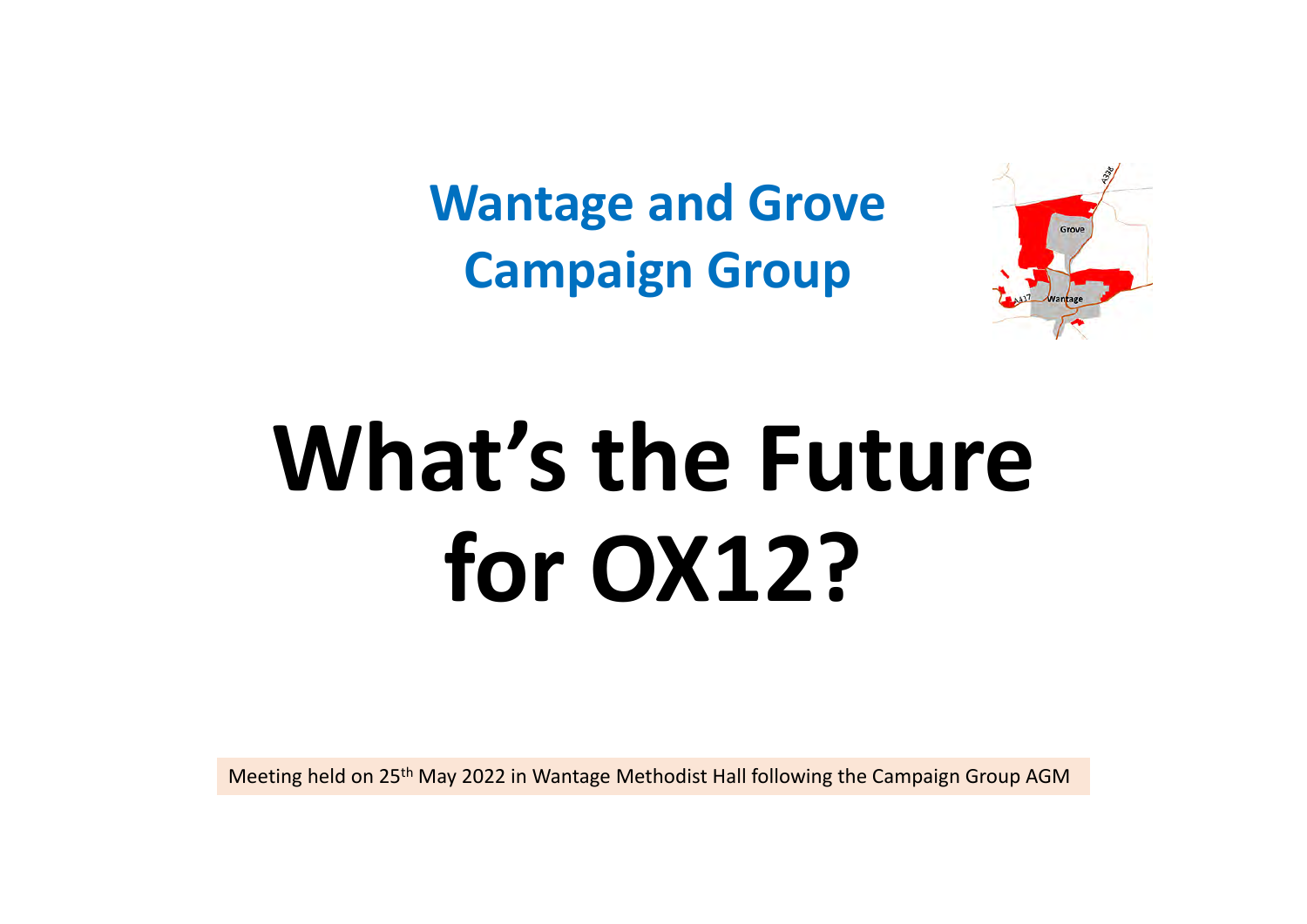#### From 2011 to 2031

| <b>Population</b>        | 2011    | 2019    | 2031           |
|--------------------------|---------|---------|----------------|
| Vale of White Horse      | 121,891 | 136,007 | <i>184.000</i> |
| OX12 (based on parishes) | 27.123  | 29,307  | <i>45,000</i>  |

| <b>Households</b>   | 2011   | 2021          | 2031                 |
|---------------------|--------|---------------|----------------------|
| Vale of White Horse | 49,781 | 57,181        | 75,140               |
| OX12 (calculated)   | 11.077 | <i>13,540</i> | <i><b>18,500</b></i> |

As you can see from these figures *(all figures in red italics are estimates*), given the number of homes included in the current Local Plan, the number of households in OX12 will grow by 67% in the 20 years from 2011 to 2031.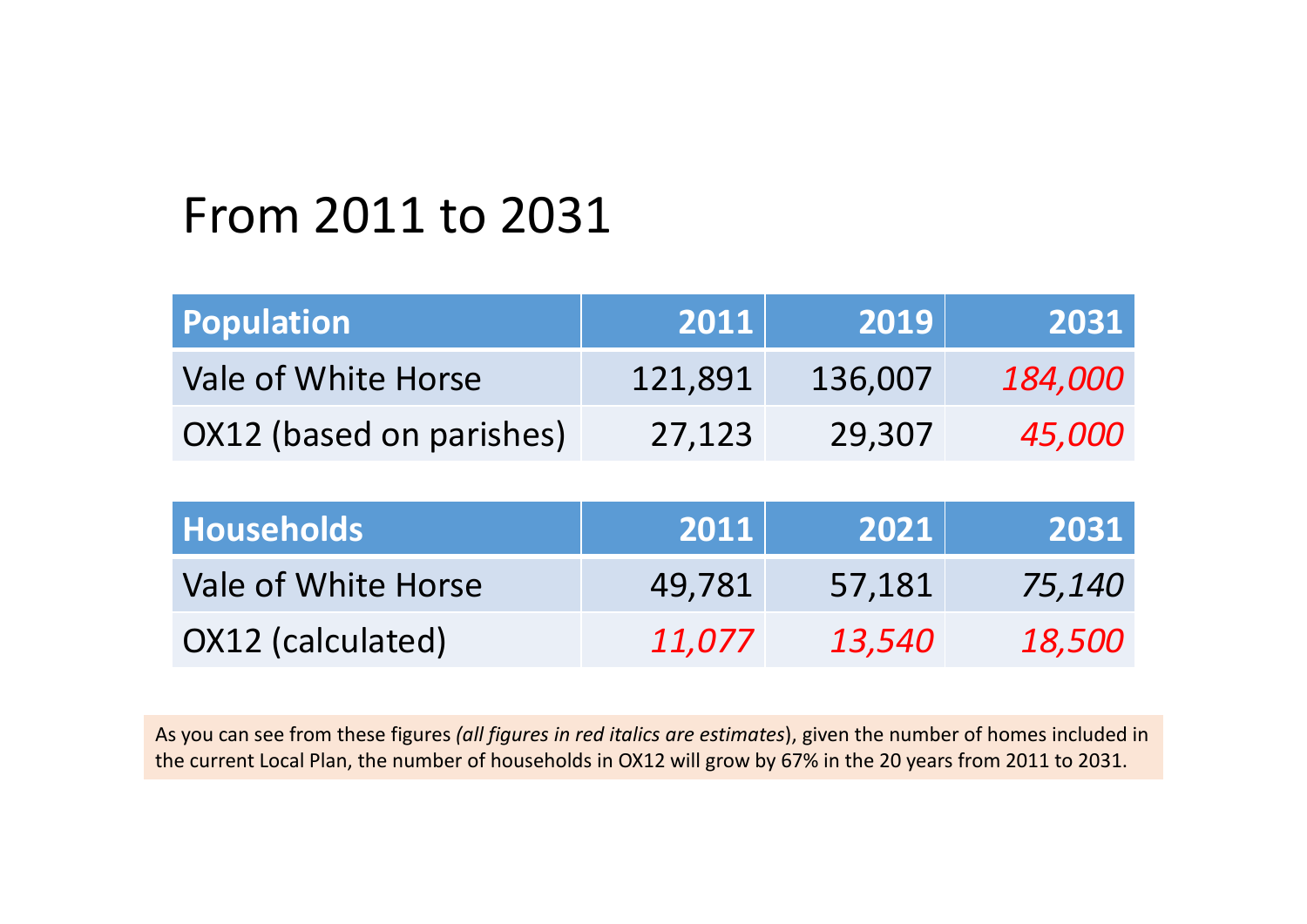

This is an extract from Joint Local Plan Consultation May 2022 which shows the growth in the Vale and South Oxfordshire to 2030. Please note that although South Oxfordshire is larger than the Vale there is more land available for development in the Vale, because less land is protected as Green belt or AONB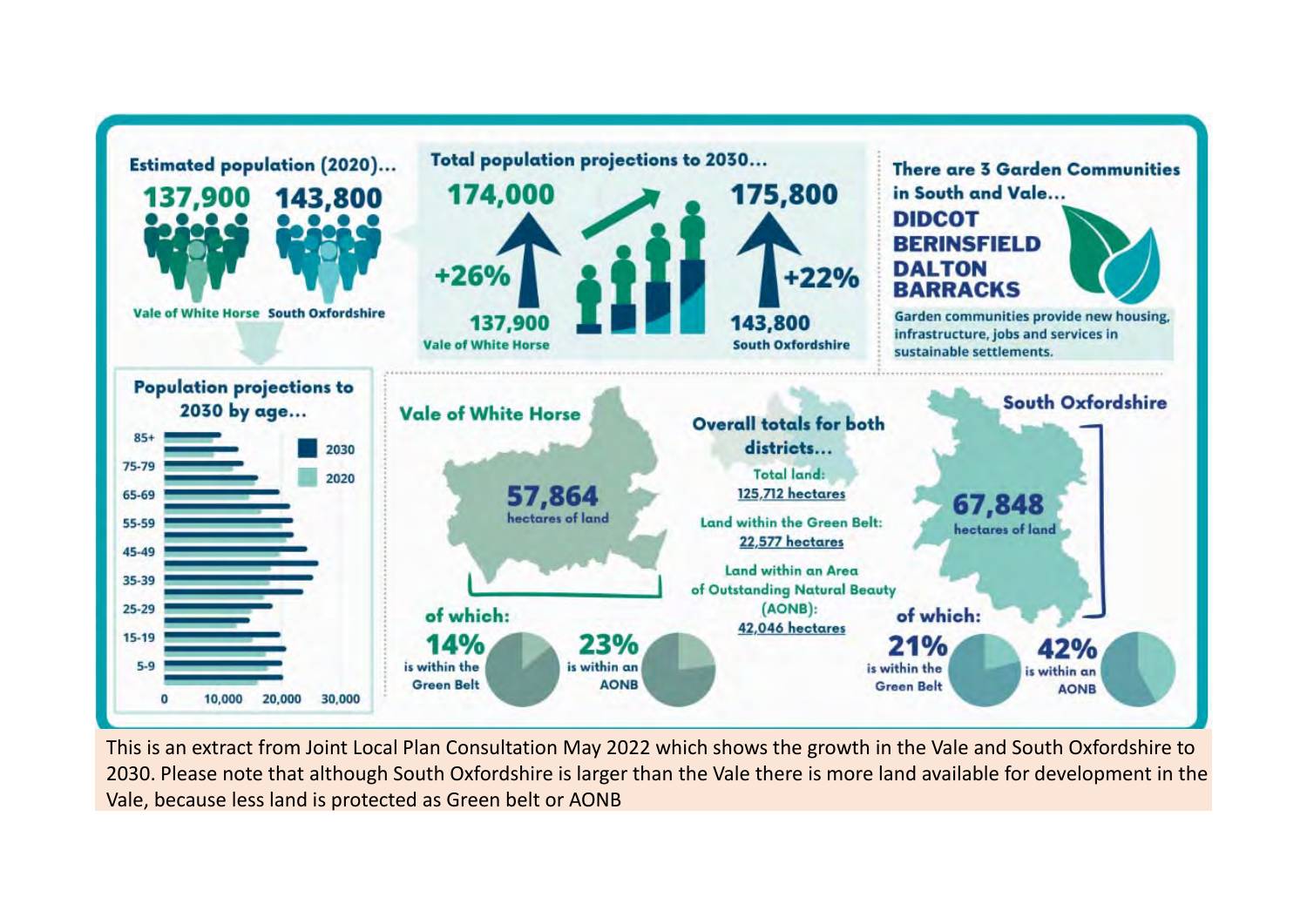#### **So what have we been promised?**

- At least 7,500 more homes in OX12 by 2031
- 4 new schools (3 primary and 1 secondary school)
- Leisure facilities? (at least football pitches, tennis courts and MUGA's – Multi User Games Areas)
- 1 extension to the Health Centre – Each practice will grow from 12 to 21 consulting rooms
- Better bus services
- Wantage Eastern Link Road
- Grove Northern Relief Road
- More public open space
- Small community centres on Crab Hill and Grove Airfield
- More care homes
- Grove Station??

The promised Leisure Centre has been cancelled because of lack of funding. According to Councillor Hannaby speaking at the meeting, Grove Parish Council has requested £5 million for sport in the parish and Wantage Town Council will spend £1.5 million on water based facilities in the existing Leisure Centre. No money has been requested by the Town Council for other sports facilities in Wantage.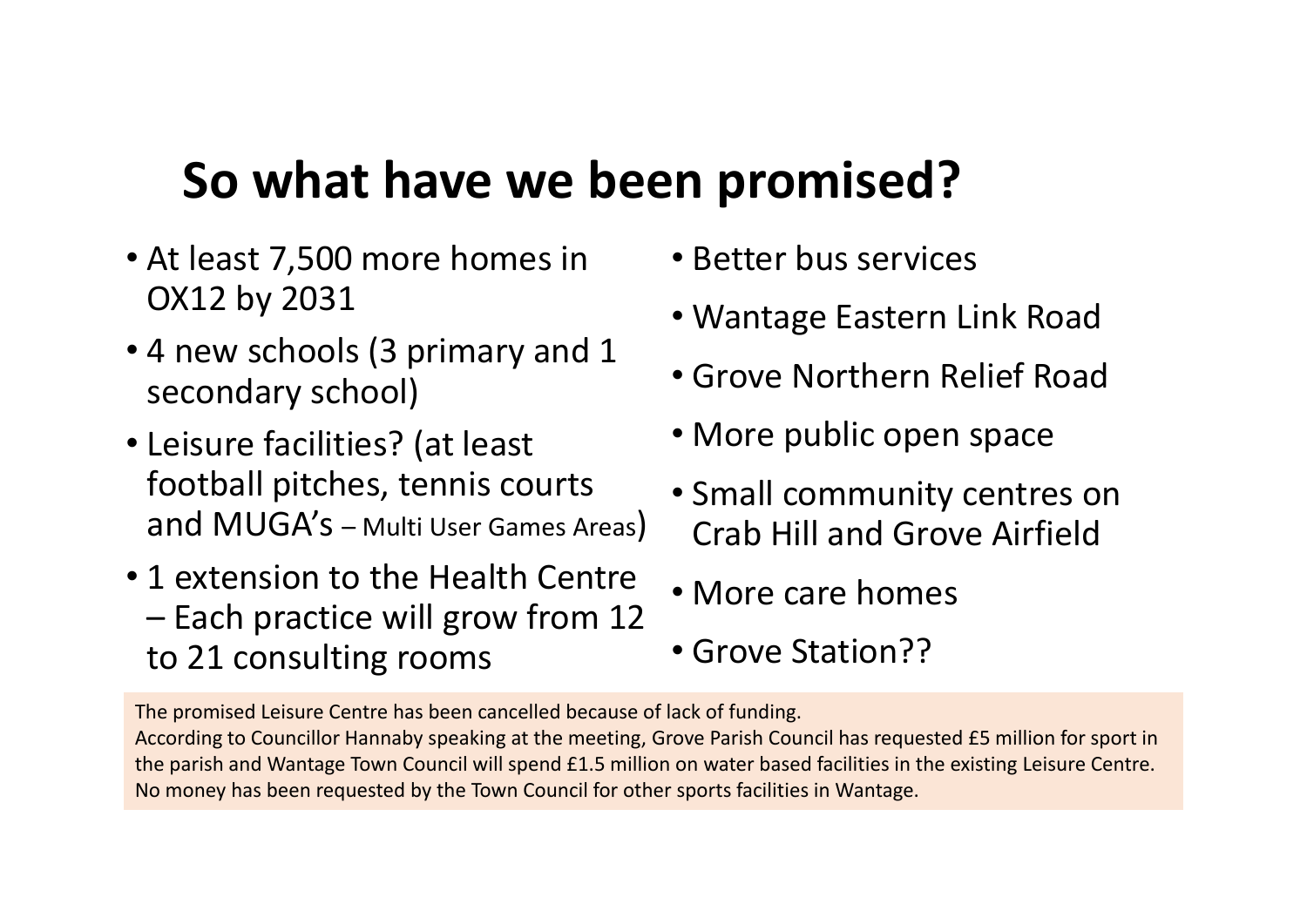#### **What has been delivered?**

- About 2,500 homes
- 1 primary school
- A MUGA
- Planning permission for the extension to the Health Centre
- Changed bus services
- Some public open space
- Work on the Wantage Eastern Link Road
- Part of the Grove Northern Relief Road
- No community centres or community hubs
- 2 care homes
- No Station??

The primary school (on Crab Hill) opened in September 2020 and is growing at the rate of one year group each year so will not be full until 2026.

Also note that not all open space is public – Grove Parish Council have a policy of taking on all open space in the parish and managing it for the entire community. Wantage Town Council do not do this and the open spaces on the new developments are owned and managed by the management companies on each development.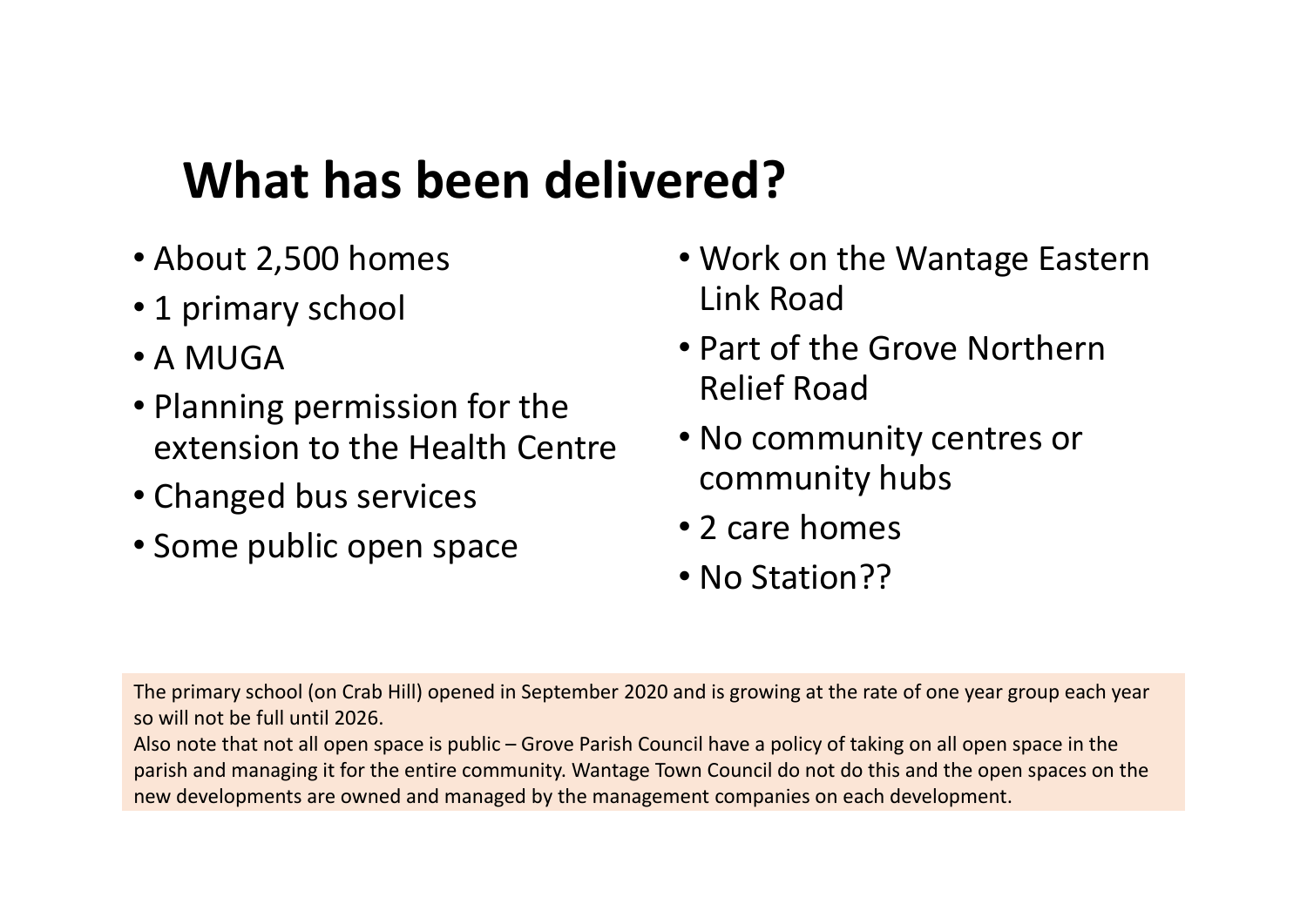

As you can see from this map the older areas of OX12 are being overwhelmed by the scale of development. Even though planning permission for 300 homes has been applied for on the land to the East of the A338 in Grove, this is not in the Local Plan.

None of the grey areas are in the Local Plan at the current time but have been discussed by developers. We believe that there are large areas of additional land which landowners would like to sell for development in addition to those shown.

At the meeting, Councillor Crawford suggested that we were being too pessimistic and that because we have accepted so much development so far, the growth will be less in the new plan.



Red Shading = Full planning permission granted Orange Shading = Full planning permission applied for Light Orange Shading = Outline planning permission granted Yellow Shading = Outline permission recommended for approval Cream Shading = Outline planning permission applied for White Shading = Site Allocated for development in the Local Pla n Grey Shading = Not in local plan but in the mind of a developer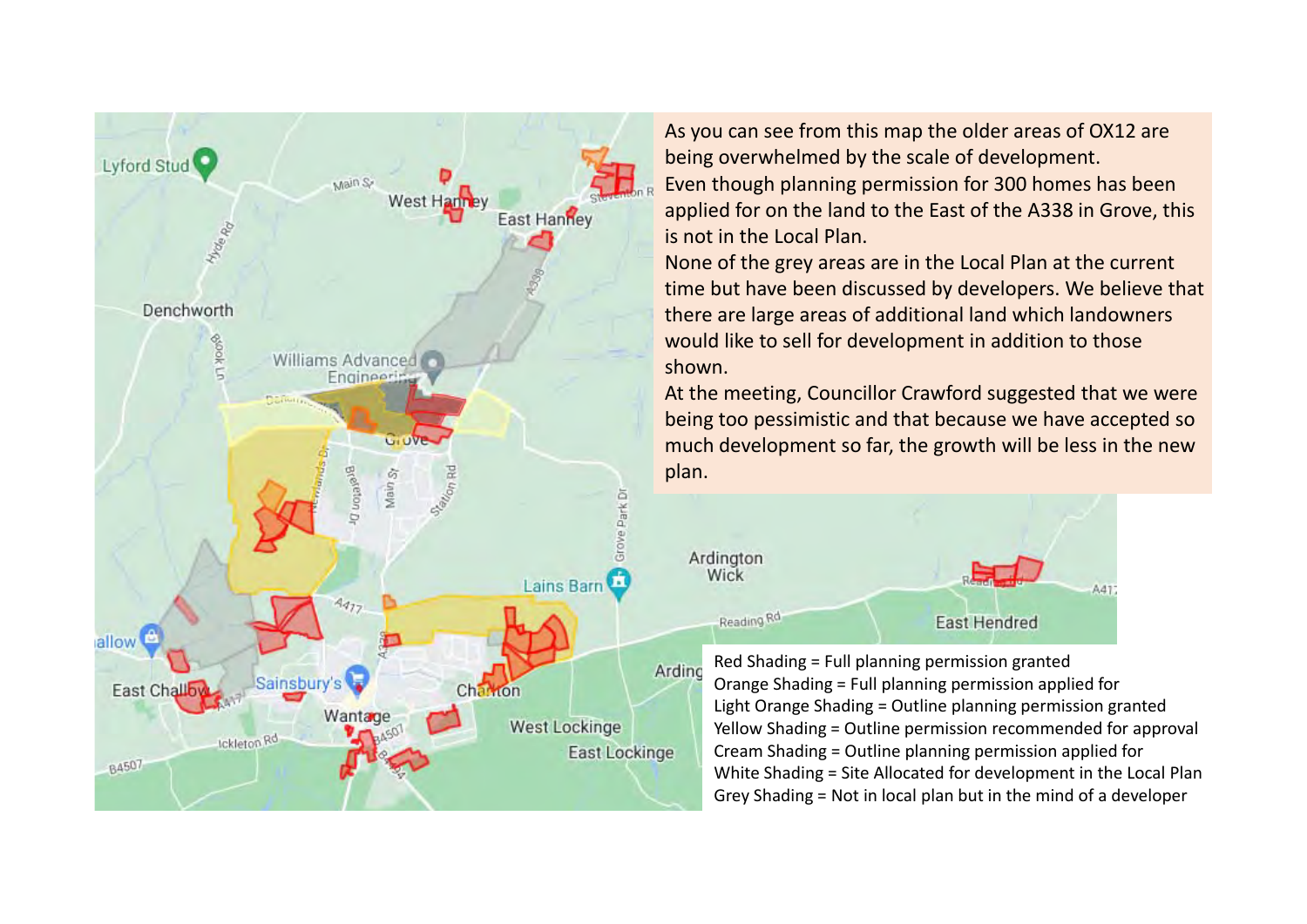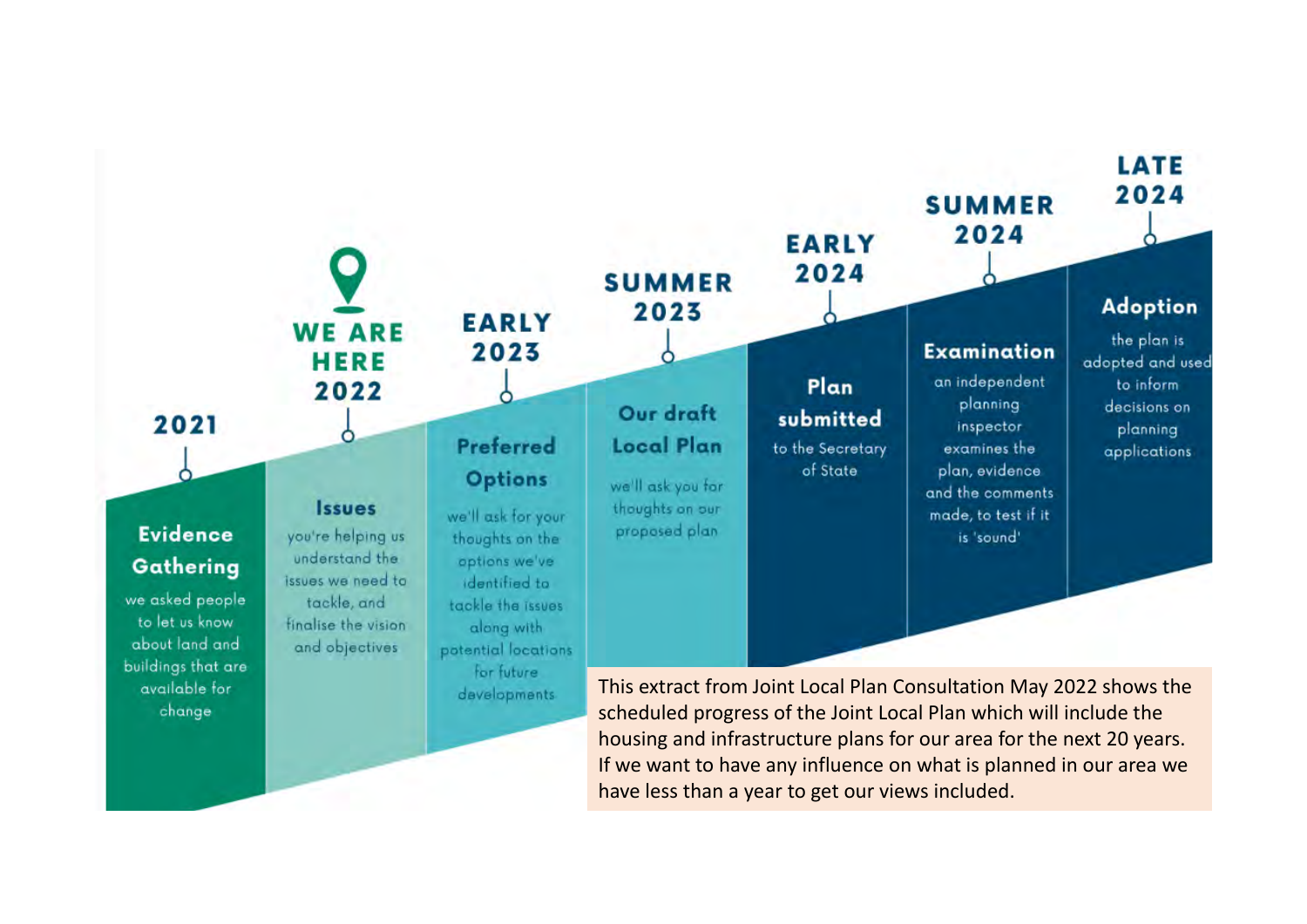#### **Where will the housing numbers come from?**

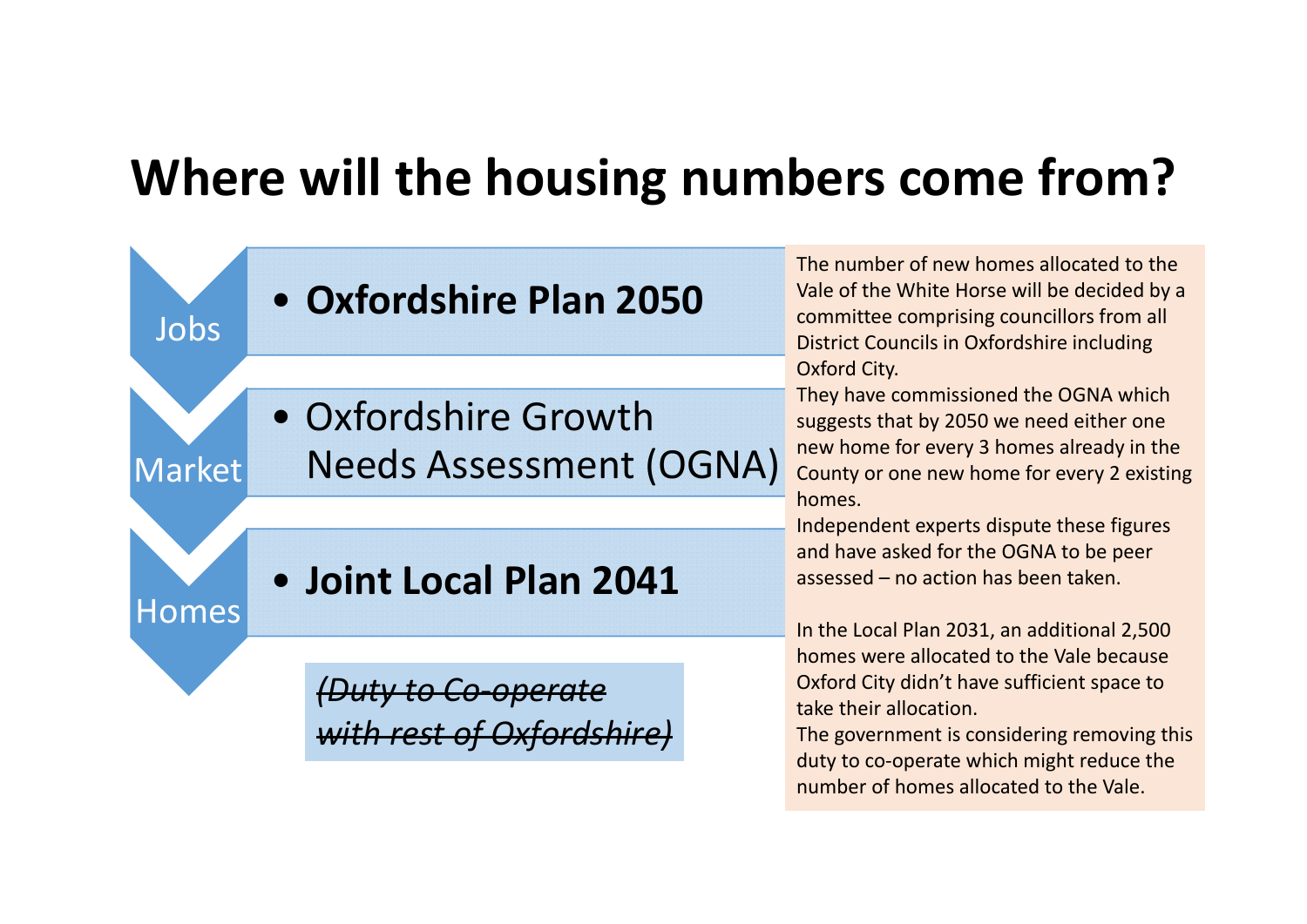### **What will be in the 2041 plan?**

- More homes ‐ definitely
- Grove Station?
- Wantage Western Relief Road?
- More schools?
- Finally the new leisure centre?
- More shops?
- The reservoir?
- A Development Framework?

There will be additional land allocated for development in OX12 in the new plan – Government policy is still to build 300,000 homes each year and there are developers who are willing to build here who will go to appeal if their plans are not included.

According to Councillor Hannaby, the County Council has allocated £250,000 to develop a business justification for a new station at Grove.

The Wantage Western Relief Road won't be built without funding from developers – given that it has taken contributions for the 1,500 homes on Crab Hill and other developments in Wantage (together with a £7 million Government grant) to pay for the Eastern Link Road, it will require many more homes to be built.

We do not believe there will be funding for a new leisure centre but might be a business case for more shops.

Even though the County and District Councils are against the reservoir, Thames Water want to build it to provide water to London even though there are other ways of providing the water required.

Local Plan 2031 requires a development framework to be produced for Grove – why not for OX12 in total?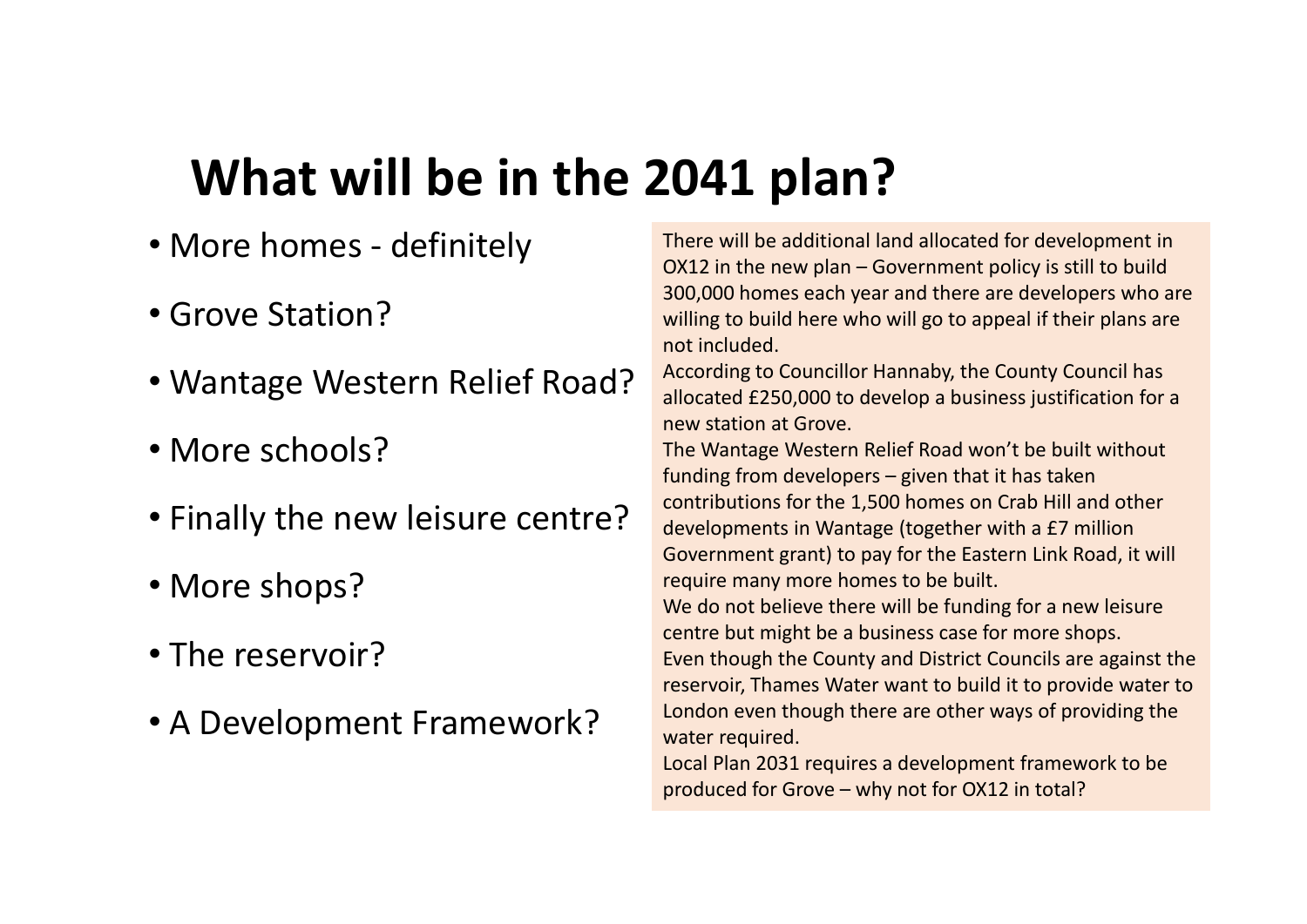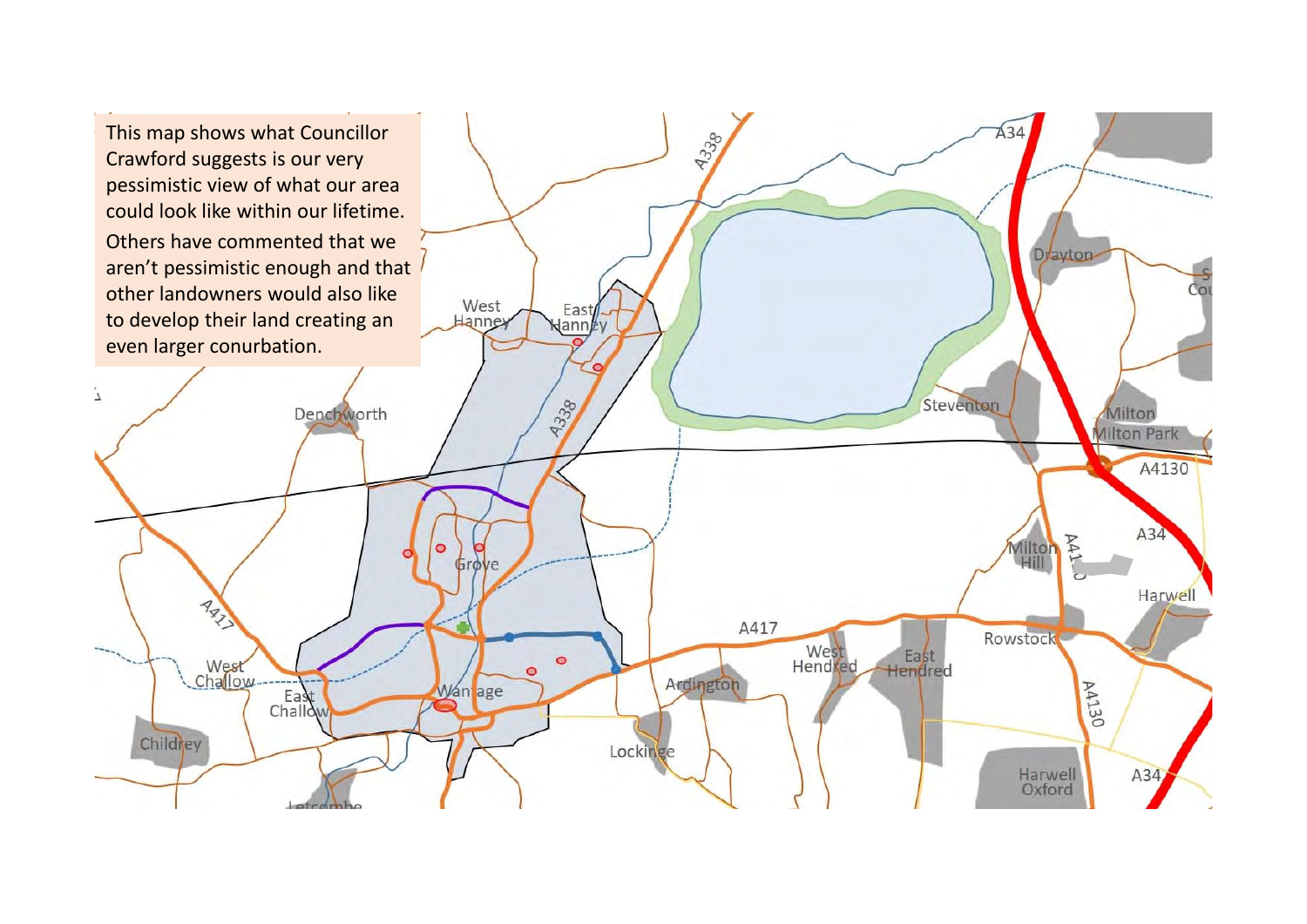#### **What do we want?**

- More affordable homes?
- Grove Station?
- Wantage Western Relief Road?
- More schools?
- Better leisure facilities?
- More shops?
- Better walking and cycleways?
- Radical change to health services
- A plan for a holistic conurbation?

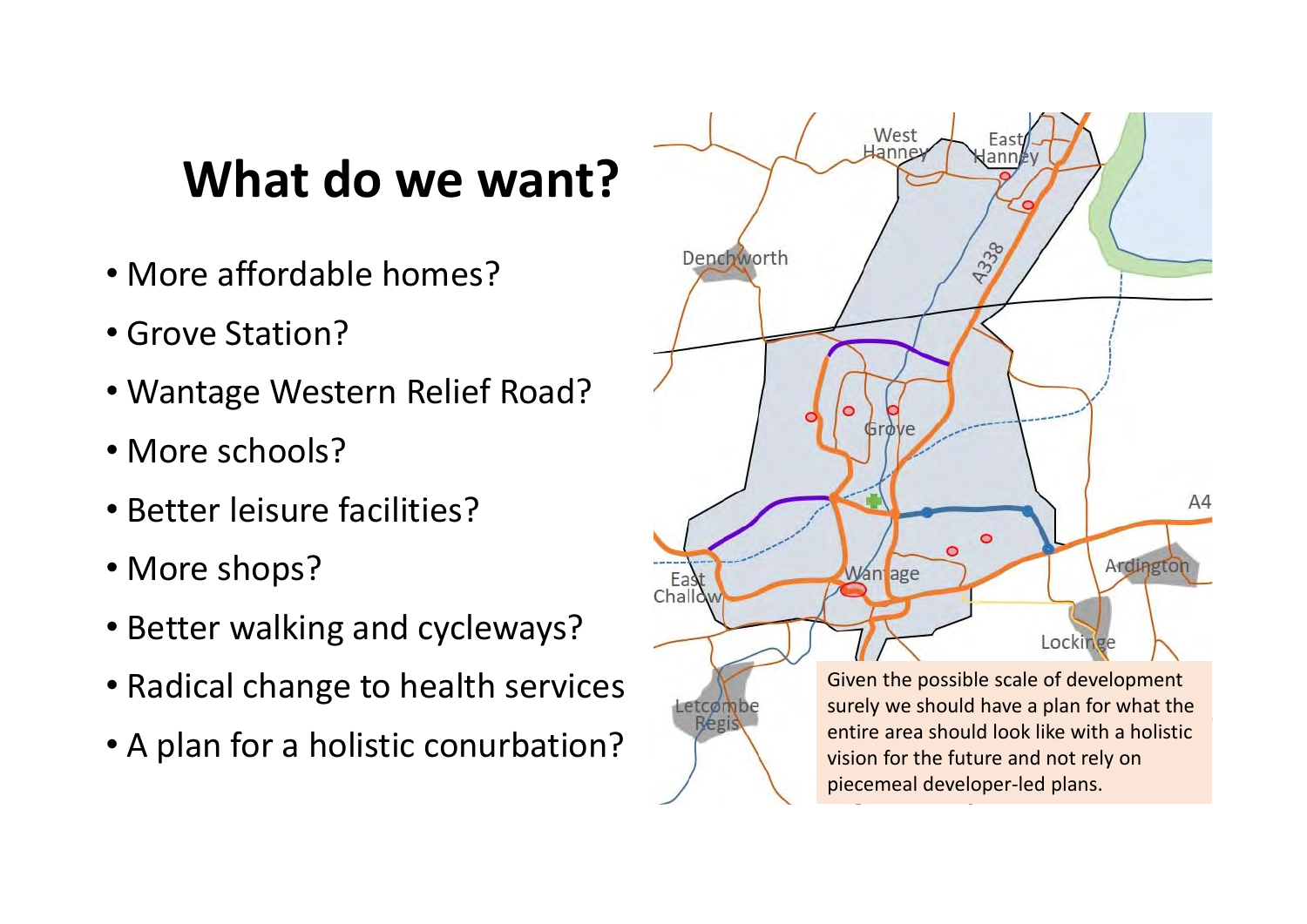#### **How do we make it happen?**

- Parish and Town Councils?
- District Councillors?
- Planning Policy Team at the Vale?
- Public opinion?

The next scheduled district and parish council elections will be held on 4 May 2023

Plans are produced for us by the District Council with little input from parish and town councils and as the next council elections are not until May 2023 we must rely on those currently elected to reflect the views of their constituents. Many of our councillors only talk to those they know (or those that share their own views) so it is very important that we all have a coherent view of what we want OX12 to look like in the future.

In 2015 Wantage Town Council performed a survey of what the residents of Wantage and it's catchment area wanted in Wantage but no consultation of any kind has taken place since then (except on the pedestrianisation of the Market Place)

Perhaps this Campaign Group will have to take a lead in identifying what people want (within the confines of what planning law allows)?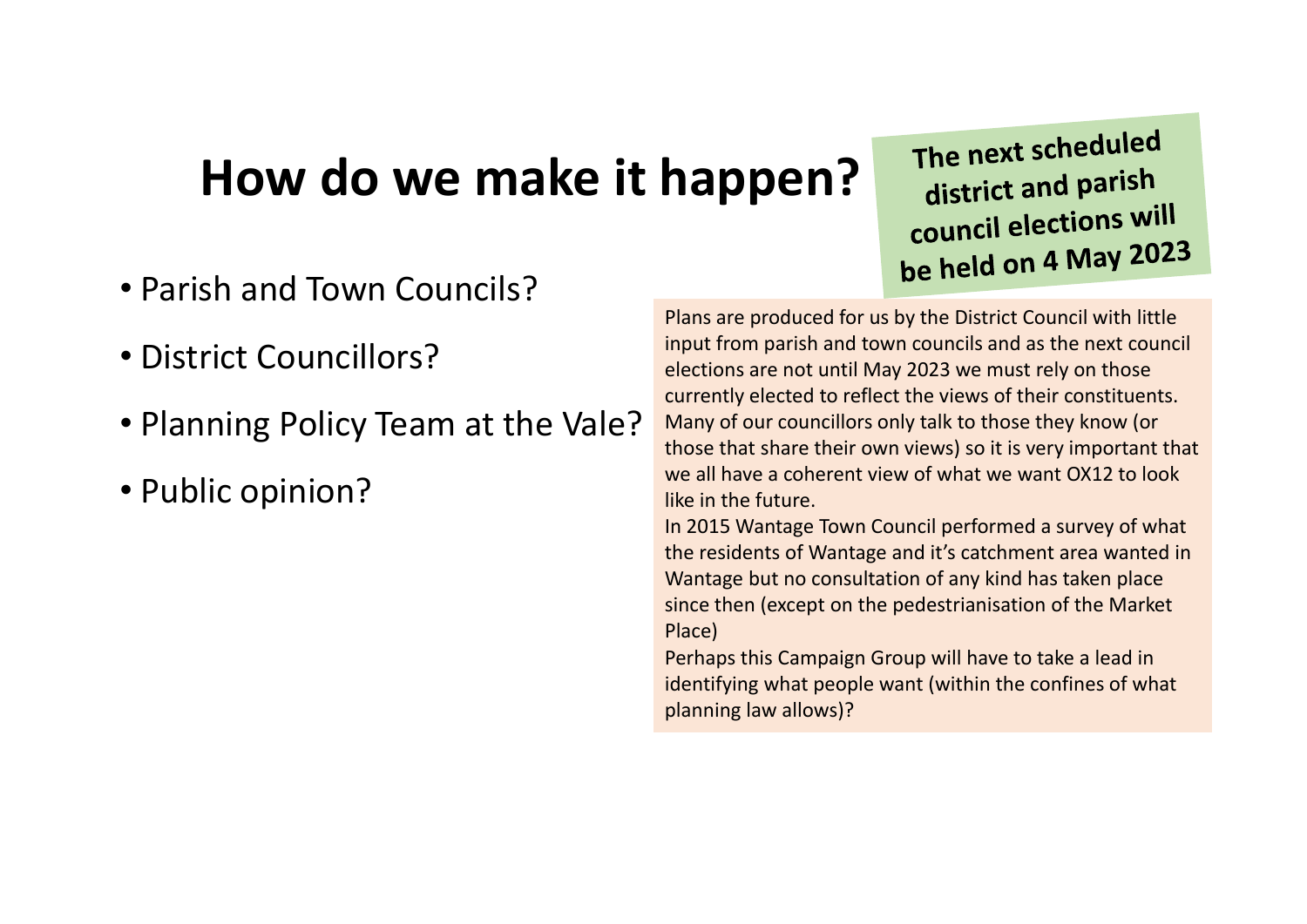#### **How do we make it happen?**

- Parish and Town Councils?
- District Councillors?
- Planning Policy Team at the Vale?
- Public opinion?



These are all District Councillors.Councillors Roberts and Thomas are Cabinet members with responsibility for the Joint Local Plan 2041.Those at the bottom of the page are all Councillors with responsibility for OX12. They should be representing our views of the future for OX12 and what we want it to be. We have to rely on them to deliver our future.













**Councillor Councillor Councillor Councillor Councillor Councillor Councillor Councillor Councillor Ben Mabbett Patrick Paul Barrow Amos Andy** Janet **Jenny** Ron **Sally O'Leary Batstone Povolotsky Duveen Crawford Shelley Hannaby**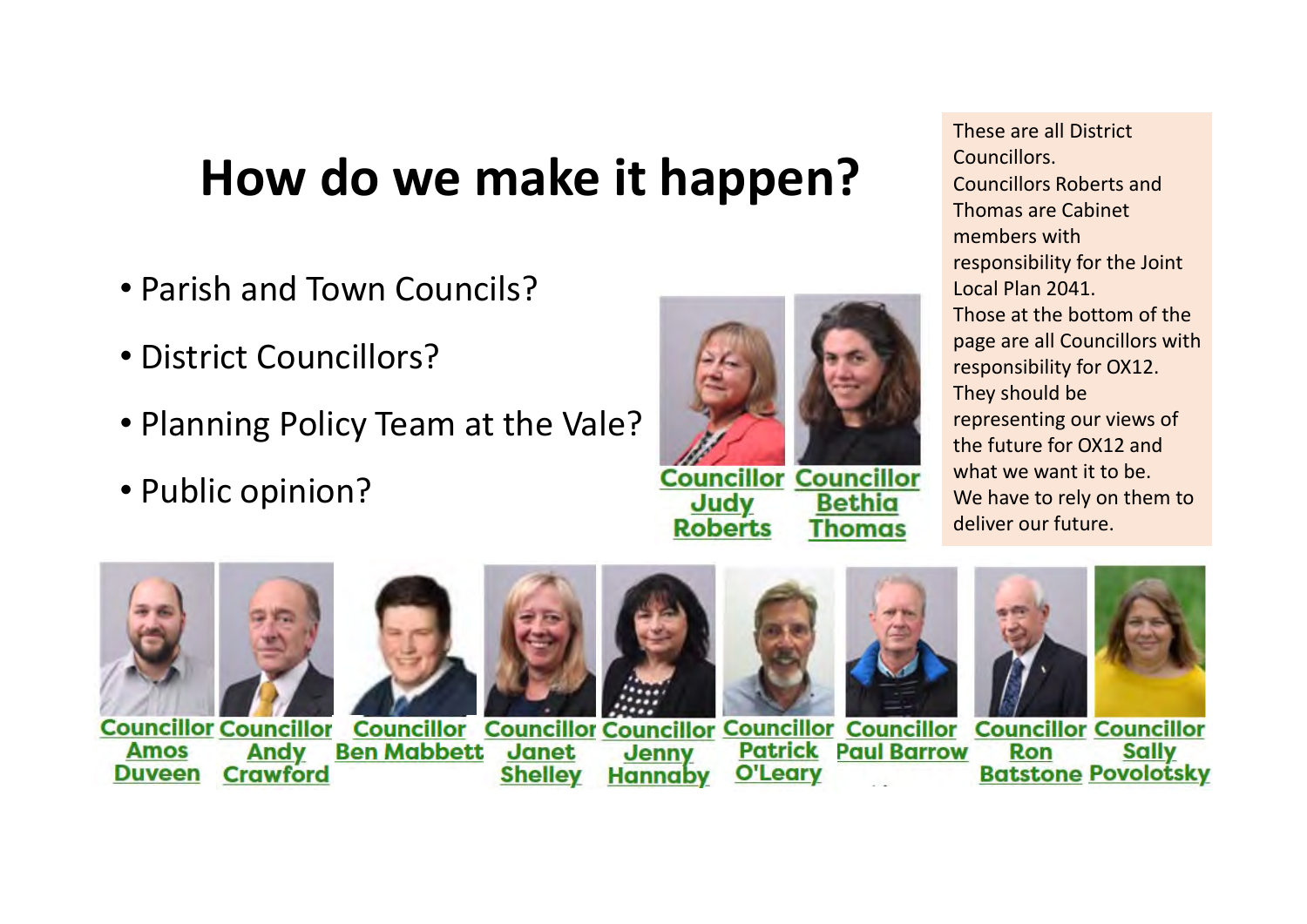

## **What's the Future for OX12?**

The future is in your hands, the Campaign Group currently has nearly 1,000 subscribers who want to influence the future of this area. As our aims state:

*We are not against any development in Wantage and Grove but:*

- •*Developments should be proportionate and sustainable*
- •*The infrastructure should enhance and improve the quality of life for its residents.*

Let's see what we can do.